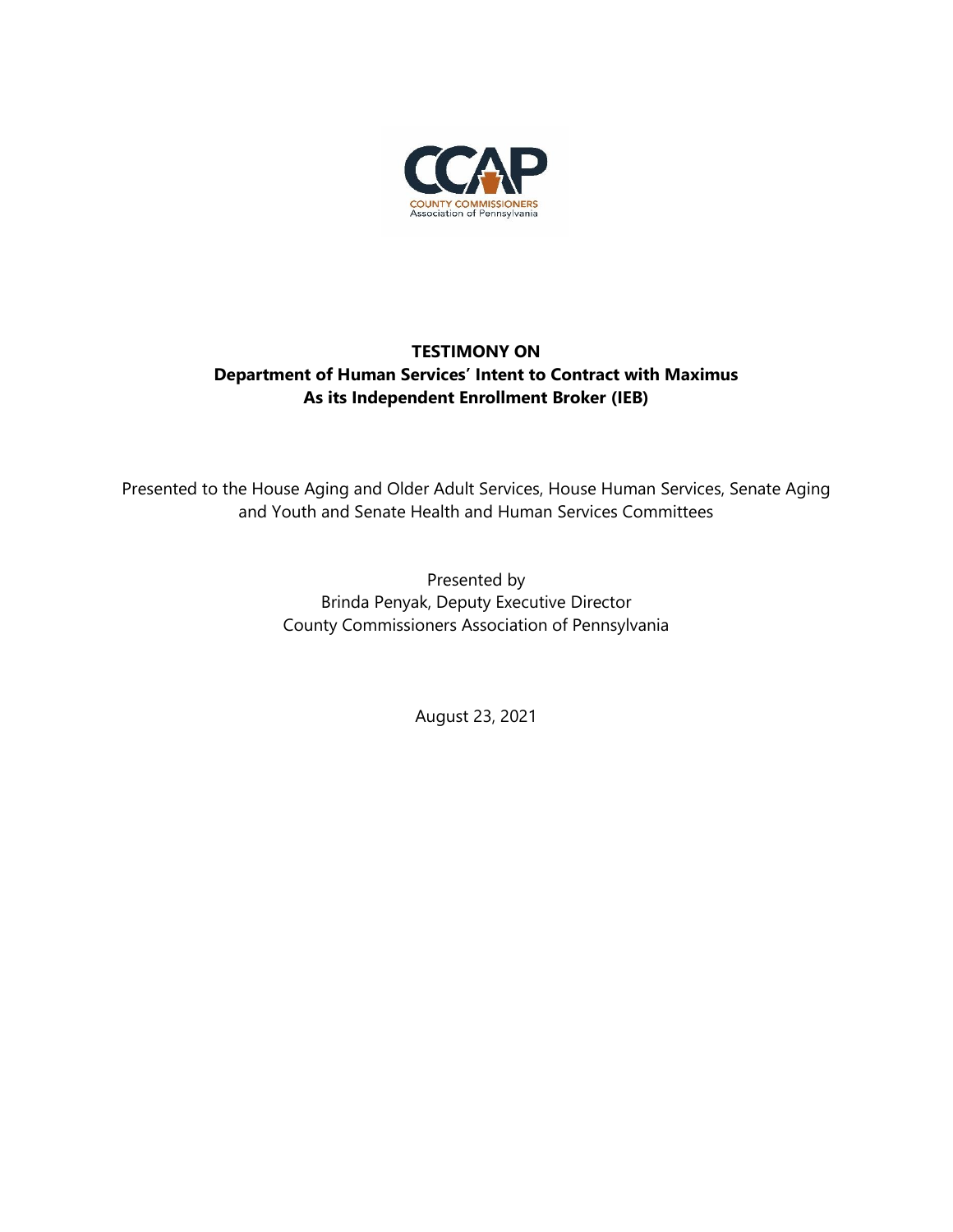Thank you for the opportunity to offer written remarks on behalf of the County Commissioners Association of Pennsylvania (CCAP). CCAP is a non-profit, non-partisan association representing the commonwealth's 67 counties.

Several months ago, we learned that the Department of Human Services (DHS) intended to include assessment services into the Independent Enrollment Broker (IEB) function as part of the commonwealth's Medicaid enrollment process. Further, we understand that DHS has decided to move ahead with contract negotiations with Maximus US Services (Maximus) as its selected IEB for Community HealthChoices. Counties stand together in expressing our opposition to award this contract to Maximus.

As you know, Maximus holds the current contract for this process and our five years of prior experience with Maximus have unveiled that it is not a reliable or effective vendor. Maximus, as an out-of-state vendor, has already proven its failure in effectively administering enrollment. Pennsylvania counties and their Area Agencies on Aging continue to struggle with Maximus, citing difficulty of individuals being able to complete the enrollment process, needing assistance with financial documentation and/or physician referral forms, missing deadlines due to difficulty communicating or receiving assistance from Maximus and more. This has resulted in individuals missing deadlines to complete their enrollment process due to not receiving the resources, information and support needed in a timely manner from Maximus. It is evident Pennsylvania has plenty of prior experience working with Maximus and these experiences, particularly for seniors and their families, have been far from positive.

As an extension of this problem, counties have seen locally that seniors and adults with disabilities applying for Medicare, Medicaid and long-term care often need assistance navigating the complex application process and systems, particularly if this is their first time applying for the public benefits that are available to them. However, Maximus only offers website or national call center assistance. As a result, individuals must seek and rely on assistance from other venues locally, often the Area Agencies on Aging or Centers for Independently Living (CILs) as the only local entities with the understanding of the complex systems and application processes to offer help when Maximus has fallen short, despite utilizing public tax dollars to fulfill contracted services.

Furthermore, Maximus continues to exhibit a poor track record in other states. For example, in October 2020, Maximus was dropped by Kansas for poor performance and underbidding and understaffing their contract for services, according to the Kansas Secretary of Health. Difficulties and claims against Maximus have also been reported in Washington, D.C., Texas, and a number of other states with claims ranging from Medicaid fraud to failures in compliance to improper Medicaid reimbursement submissions.

CCAP strongly urges DHS to reconsider its decision to negotiate a contract with Maximus for IEB services and requests that members of the committees present today consider intervening on the progress of this negotiation both for the vulnerable populations who must rely on the services of the chosen vendor and for the counties of Pennsylvania that inevitably will be the